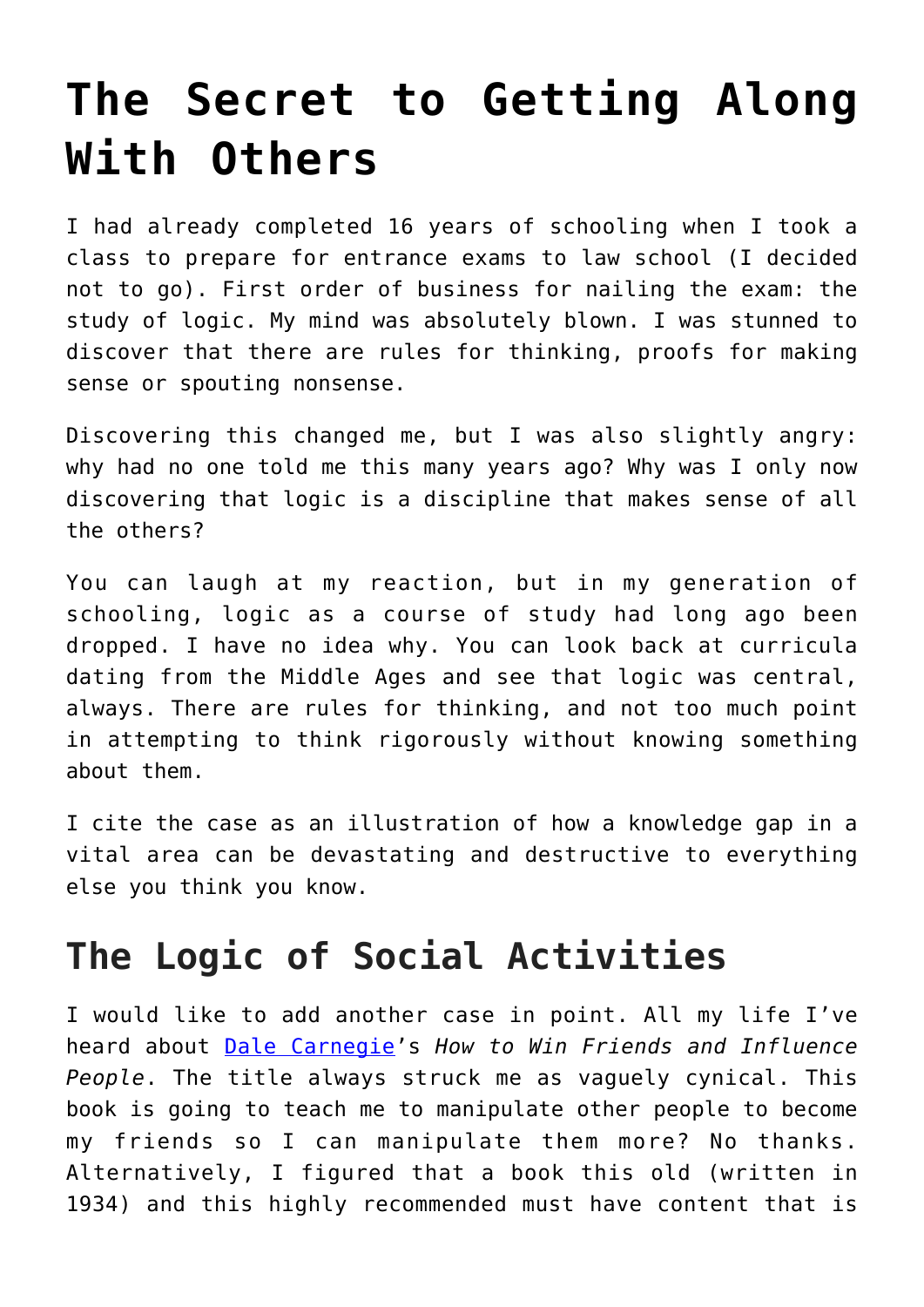already woven into the cultural fabric.

Oh sure, I figured, it probably includes some silly sales chestnuts like: address people by their names and smile a lot. I don't sell used cars, so such habits don't matter to me.

The first time I heard the book recommended by someone I highly respect was two years ago. I was doing a seminar with FEE president Larry Read. A student asked us both what he should be reading to really improve his life. I answered with some piece of interwar Viennese economics literature. Larry shocked me (and others in the room) by suggesting How to Win Friends. Even then I delayed picking up the book for two years, until, independently, Danny Sanchez of FEE suggested it.

# **A Practical Treatise**

Fine. I snagged a copy and started reading. Everything I thought the book about turned out to be wrong. This is not about manipulating others. It is about training yourself to be a good person toward others and thereby feel a greater degree of happiness in your own life. What makes the book different is that it starts with a premise: a happy life is about living in harmony and mutual benefit with others.

This book is a logic manual for social engagement, the success or failure of which turns out to profoundly affect your personal happiness.

Who are these others? Coworkers. Fellow students. Professors. Administrators. Church members and pastors. Neighbors. Mom, Dad, sister, brother, spouse. Shopkeepers. Salespeople. Service workers. Flight attendants. Uber drivers. Cooks and servers. Bank tellers. Loan officers.

Just think about your daily life: unless you are sitting alone in a room, you are dealing with other people. And even given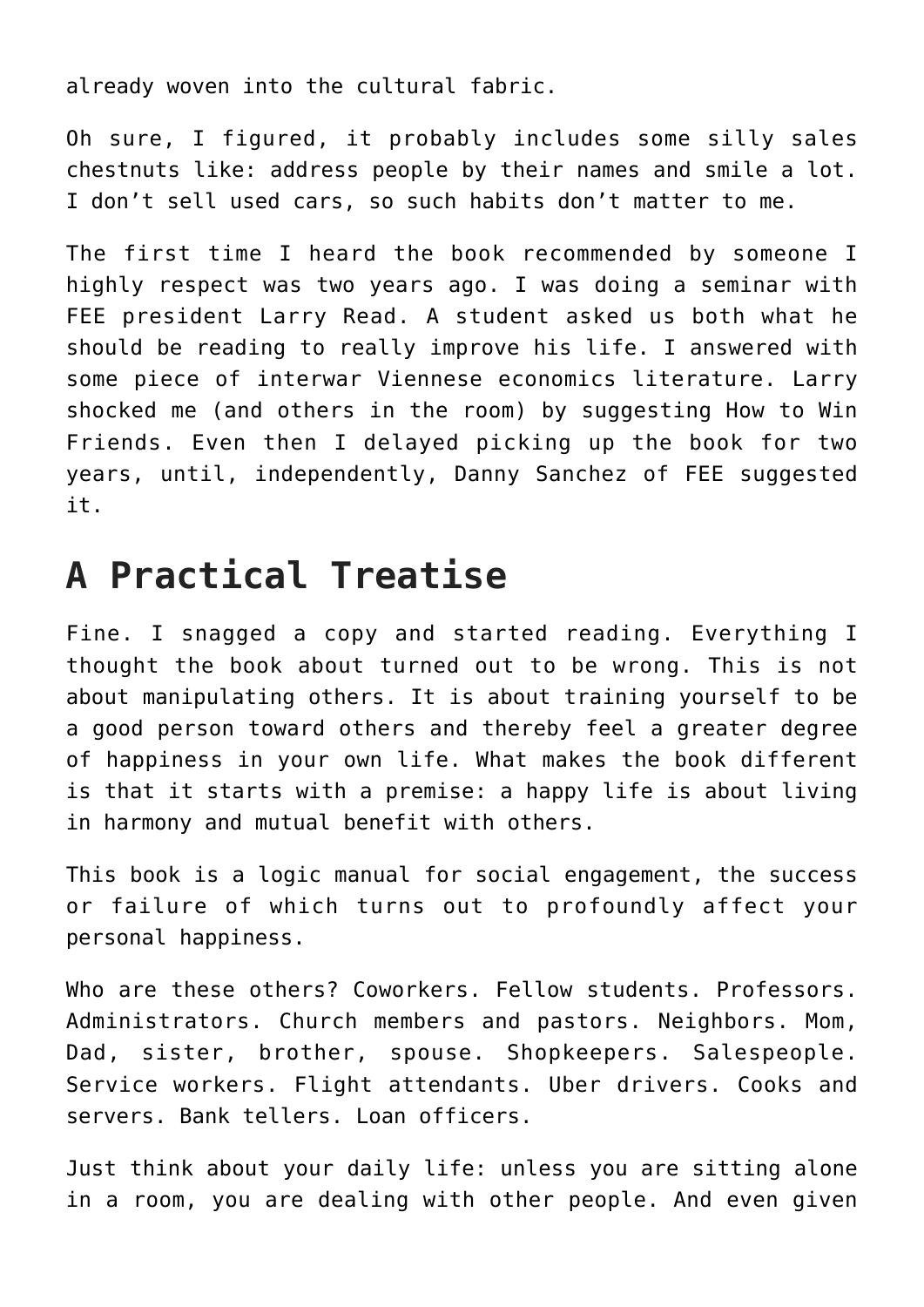this reality, the topic of precisely how to do this is as much neglected as logic in the curriculum. People are not trained to do this. This book fills in that gap.

# **Commercial Society**

We live in a commercial society, which I would define as: a social setting that provides as much opportunity as possible for everyone to serve each other in mutual benefit. This is our reality and the reason for wealth and prosperity.

Economists have a technical name for it: the division of labor. What this means in social terms is that we all need to figure out a way to be valuable to others and for others to be valuable to us. That money changes hands is incidental. The commercial society is about human relationships.

And yet, we have spent precious little time at all in schooling learning about how to do this. In fact, schooling is the opposite of a commercial setting. There are authorities and peons. We learn to comply with rules and meet static standards of success. We are not rewarded (or even punished) with anything substantial for whether and to what extent we are actually valuable to other people and other people do not treat us as adaptive agents. Everyone is in compliance mode.

#### **Dealing with Others**

The rest of life is not like this. We are forever being asked to deal with others. We can deny this all we want, but here is a hard fact about ourselves: our self-perceptions are to a huge extent determined by what we believe that others believe about us. And yet, we spend precious little intellectual energy thinking about how to elicit good vibes from people around us. I find this remarkable.

That it is in our self-interest to be valued by others is not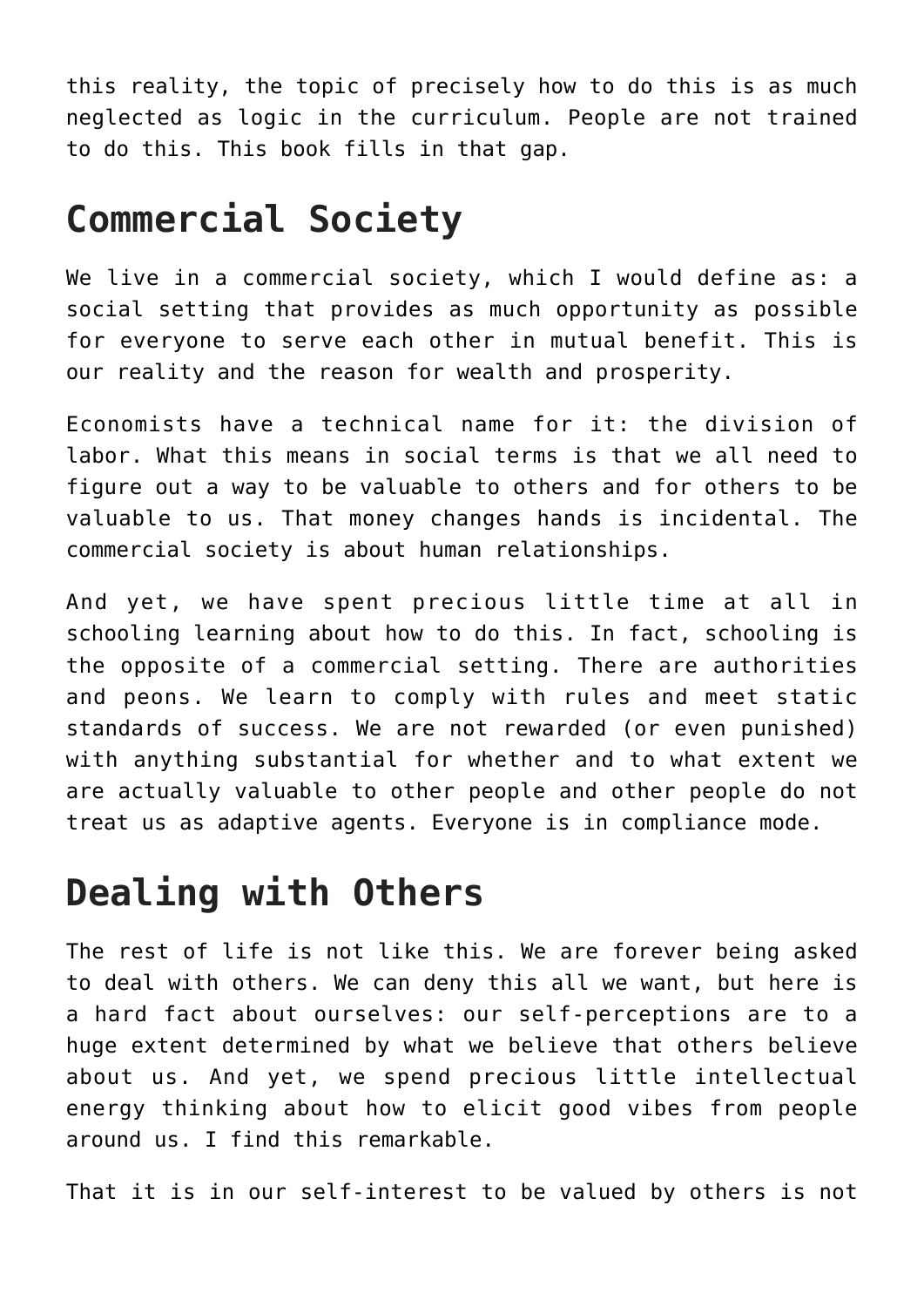actually obvious. Look through the bookstore at the self-help or religious section. Most of the books are based on the mistaken view that we live isolated, wholly internal lives. They are all about what I should think about myself, how I should look within and gain a clearer perception of my philosophy, how I should root out hidden failings, or how I can reconstruct the way I think to gain a better understanding of myself.

All these works suffer from the same failing: they are solipsistic rather than dealing with the actual thing that brings suffering and heartache to our lives, which is usually about failed relationships with others around us. How we see ourselves is practically contingent on how we are treated by others.

(As a historical matter, liberalism provided the first robust theory of community and the relations between individuals. It is the greatest smear of liberal theory, dating back to the early 19th century, that freedom and community are opposed. Another variant of the smear, coming equally from the far right and left, is that libertarianism celebrates "atomized individualism," dismisses community, faith, family, and so on – an invented critique structured to substitute anti-liberal institutions.)

#### **The Real Terror of Jail**

A quick story from my own life to illustrate. I was once arrested (failure to pay a traffic ticket) and thrown in the slammer. The event turned into something like a metaphysical crisis for me. I sat in jail alone. The people who controlled my life cared nothing about me. The people who did care about me could have no control over my fate. It only took a few hours, but I could feel perceptions of myself change.

Nothing I had ever done in life counted for anything. It didn't matter if I was articulate, smart, well mannered, from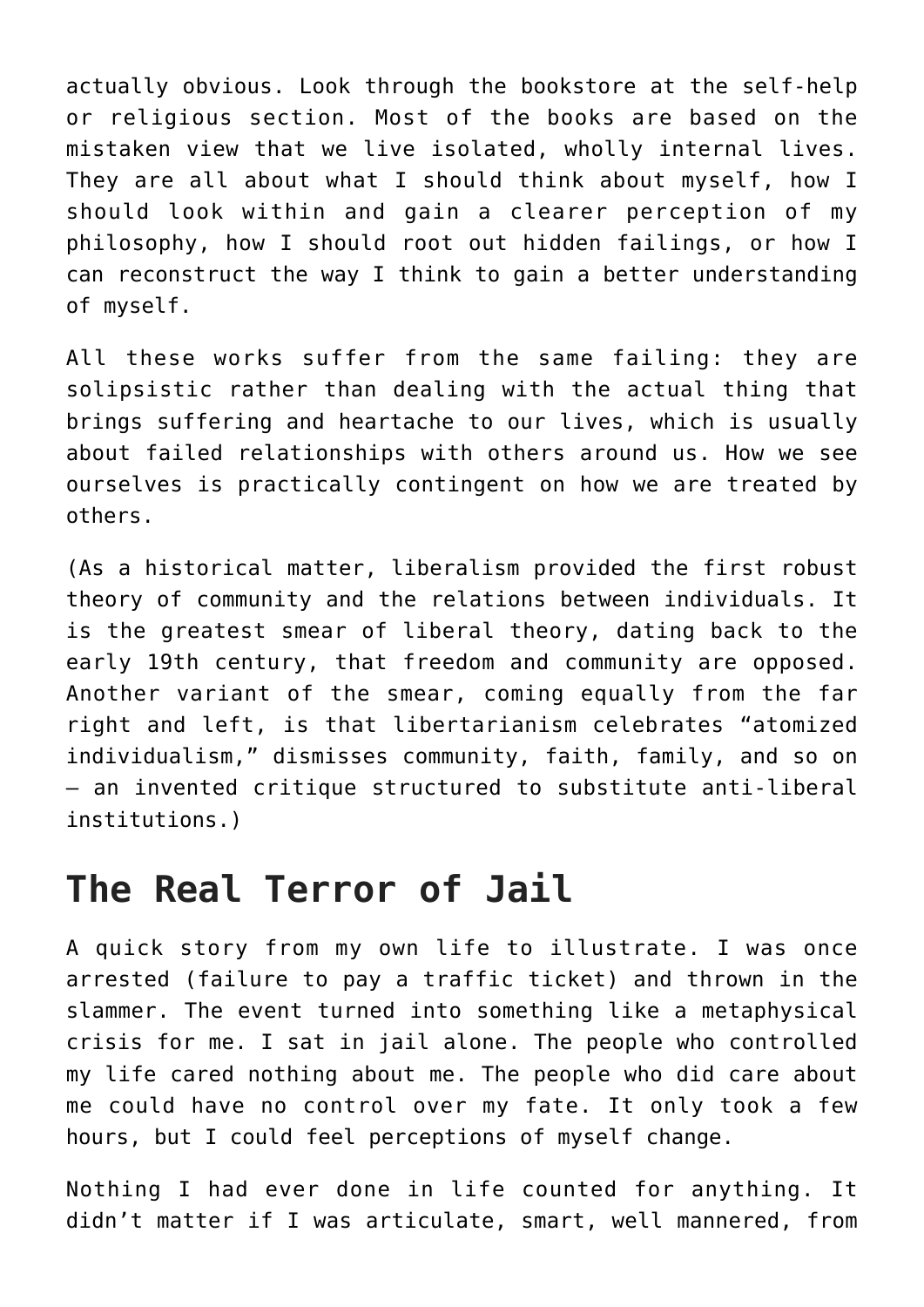a good family, talented, had written tons and that I had valuable skills. None of this counted for anything. I was nothing but a bag of bones – at least I was tempted by that thought.

I know this sounds melodramatic, but it did have a huge impact on my life. I would never again take my relationships with people around me for granted. I would never again choose to ruin a friendship rather than cultivate one. Jail changed my whole sense of how I would deal with other people, and thus did it change how I would see myself. (The experience also gave me a new-found love of human rights and liberties.)

In any case, Dale Carnegie's book is different because begins with two premises: 1) we live in society which means that our relationships with others matter enormously for the quality of our lives, and 2) there is nothing we can do to control others; we can only control how we deal with others, whatever that reality is. The rest of the book is about reality.

It can be shocking at times. You need not only to pretend to care about what others think, say, and need; you need actually to care. You need not win arguments. When you do something awesome, you should find ways to give credit to others, not just as a way of being nice but also because it is actually true that your success depends on others. You should seek to ennoble other lives around you and be empathetic with their plight.

#### **Your Self Interest**

All of this is about being alert to others around you, getting out of your own head to see the world as others see it. Why should you do this? Here is the twist: because it is in your own interest to do so. All this will make you more successful and therefore happier.

To be clear, this book has nothing to do with personal piety. It is a practical manual for realizing your dreams. It doesn't